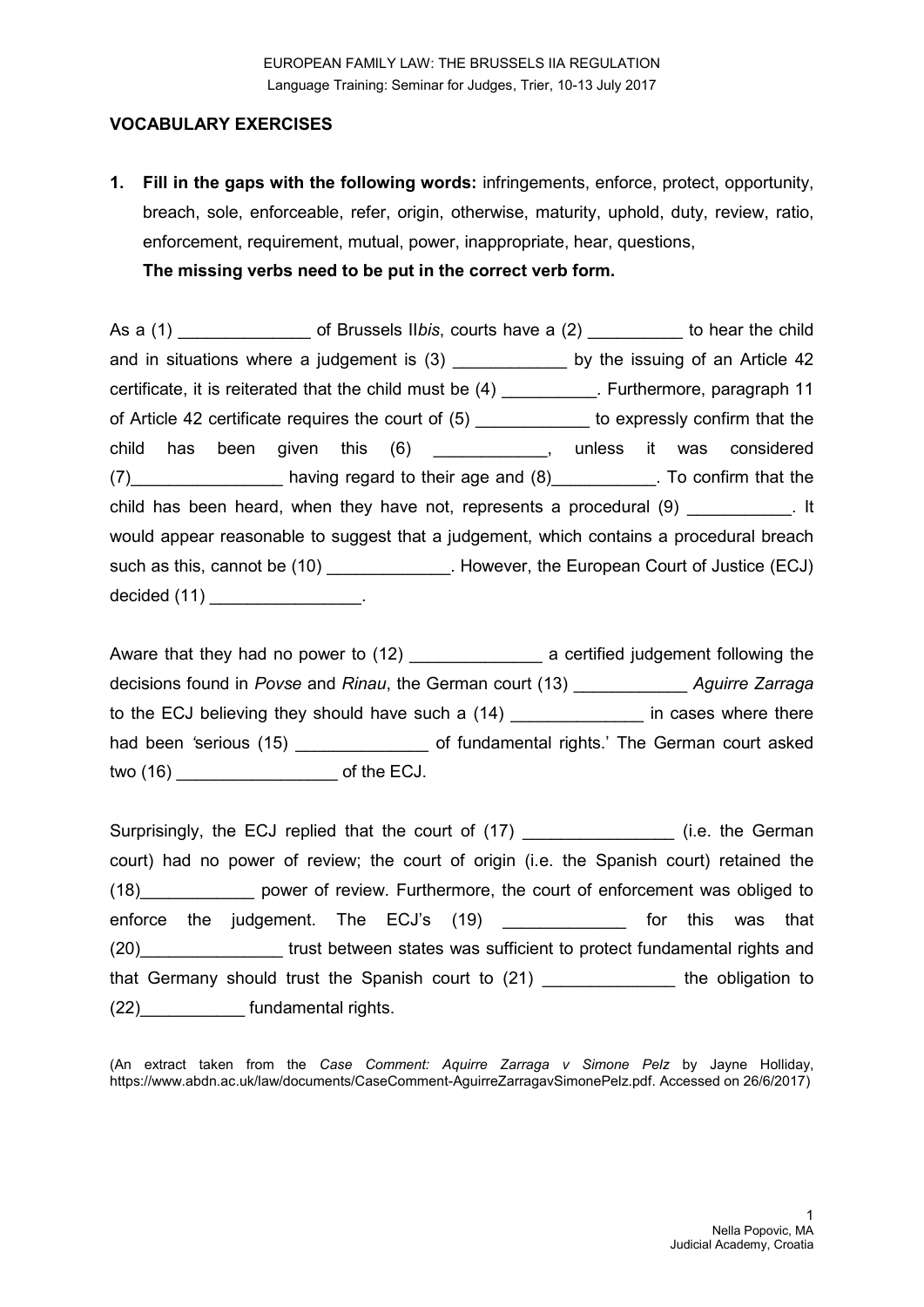#### **2. Match the terms in column A with their definitions in column B**

| A                                     | в                                                                                                                                                                                                |
|---------------------------------------|--------------------------------------------------------------------------------------------------------------------------------------------------------------------------------------------------|
| service (of process)                  | right of a child to see a parent regularly or of a<br>1.<br>parent or grandparent to see a child regularly,<br>where the child is in the care of someone else                                    |
| custody rights                        | 2.<br>court order allowing a parent to see a child<br>regularly, where the child is in the care of<br>someone else                                                                               |
| ward                                  | 3.<br>stating that documents exist or have existed<br>before a hearing starts in the civil courts                                                                                                |
| counterclaim                          | the situation where parties to a contract have<br>4.<br>agreed to refer any dispute arising from the<br>contract to the decision of a specific court or<br>the courts of a specific legal system |
| expert witness                        | the rights of a parent to keep and bring up a<br>5.<br>child after a divorce                                                                                                                     |
| sham marriage                         | 6.<br>person engaged in a lawsuit                                                                                                                                                                |
| default judgment, judgment by default | 7.<br>procedure for the declaration of a judgment<br>delivered in one Member State as enforceable<br>in another Member State                                                                     |
| respondent                            | 8. minor protected by a guardian                                                                                                                                                                 |
| dilatory plea                         | 9.<br>delivery of a document (such as a writ or<br>summons) to someone in person or to his<br>legal representative                                                                               |
| disclosure                            | 10. expert who is a specialist in a subject and is<br>asked to give his opinion on technical matters                                                                                             |
| access/right of access                | 11. legal case that a person or an organization<br>starts against someone who has brought a<br>case against them                                                                                 |
| litigant                              | 12. person against whom an order is sought;<br>person who answers a petition, especially one<br>who is being sued for divorce                                                                    |
| exequatur procedure                   | 13. judgment without trial against a defendant<br>who fails to respond to a claim                                                                                                                |
| access order                          | 14. form of marriage arranged for the purpose of<br>acquiring the nationality of the spouse or for<br>other reasons                                                                              |
| prorogation                           | 15. plea by a defendant relating to the jurisdiction<br>of the court, which has the effect of delaying<br>the action                                                                             |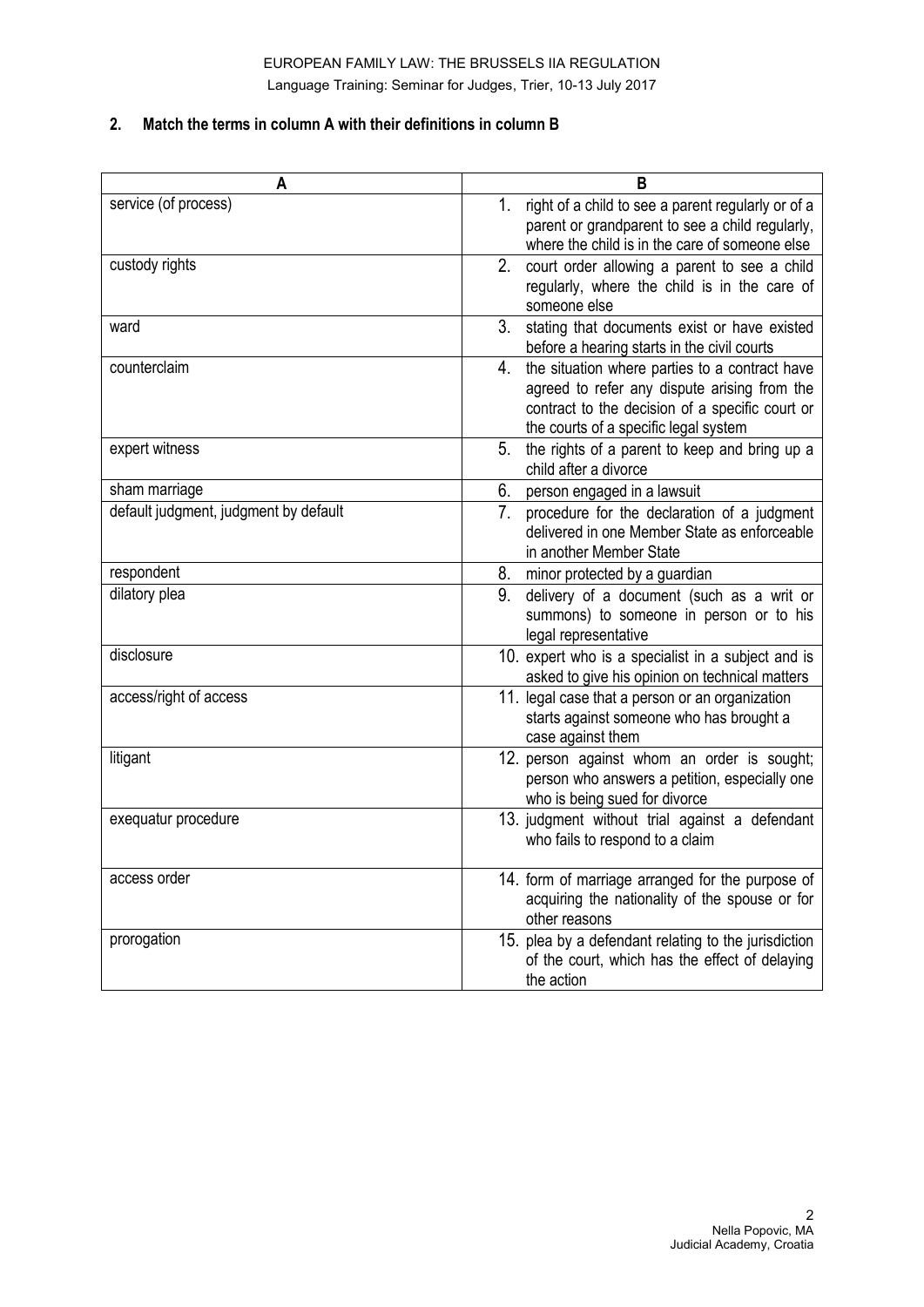### **3. Collocations: Match the verbs in column A with appropriate nouns in column B so as to get 9 collocations and make up/write a sentence for each collocation**

| A                             | в               |
|-------------------------------|-----------------|
| a. to seize (in passive form) | 1. jurisdiction |
| b. to stay                    | 2. a judgment   |
| c. to lodge                   | 3. a case       |
| d. to hear                    | 4. a settlement |
| e, to serve                   | 5, an action    |
| f. to contest                 | 6. an account   |
| g. to bring                   | 7. a court      |
| h. to preserve                | 8. an appeal    |
| i. to conclude                | 9. proceedings  |

| ٠ |  |
|---|--|
|   |  |

#### 2.

- 3.
- 4.
- 5.
- 6.
- 7.
- 8.
- 

9.

- **3. Complete the following collocations by using one of the following verbs:** award, file, enter, effect, set, confer, refer, undertake, strike, launch
- a. To \_\_\_\_\_\_\_\_\_ jurisdiction
- b. To an appearance
- c. To \_\_\_\_\_\_\_ a claim
- d. To \_\_\_\_\_\_\_ a lawsuit against
- e. To \_\_\_\_\_\_\_ a court hearing
- f. To \_\_\_\_\_\_\_\_ procedural steps
- g. To \_\_\_\_\_\_\_\_ service on sb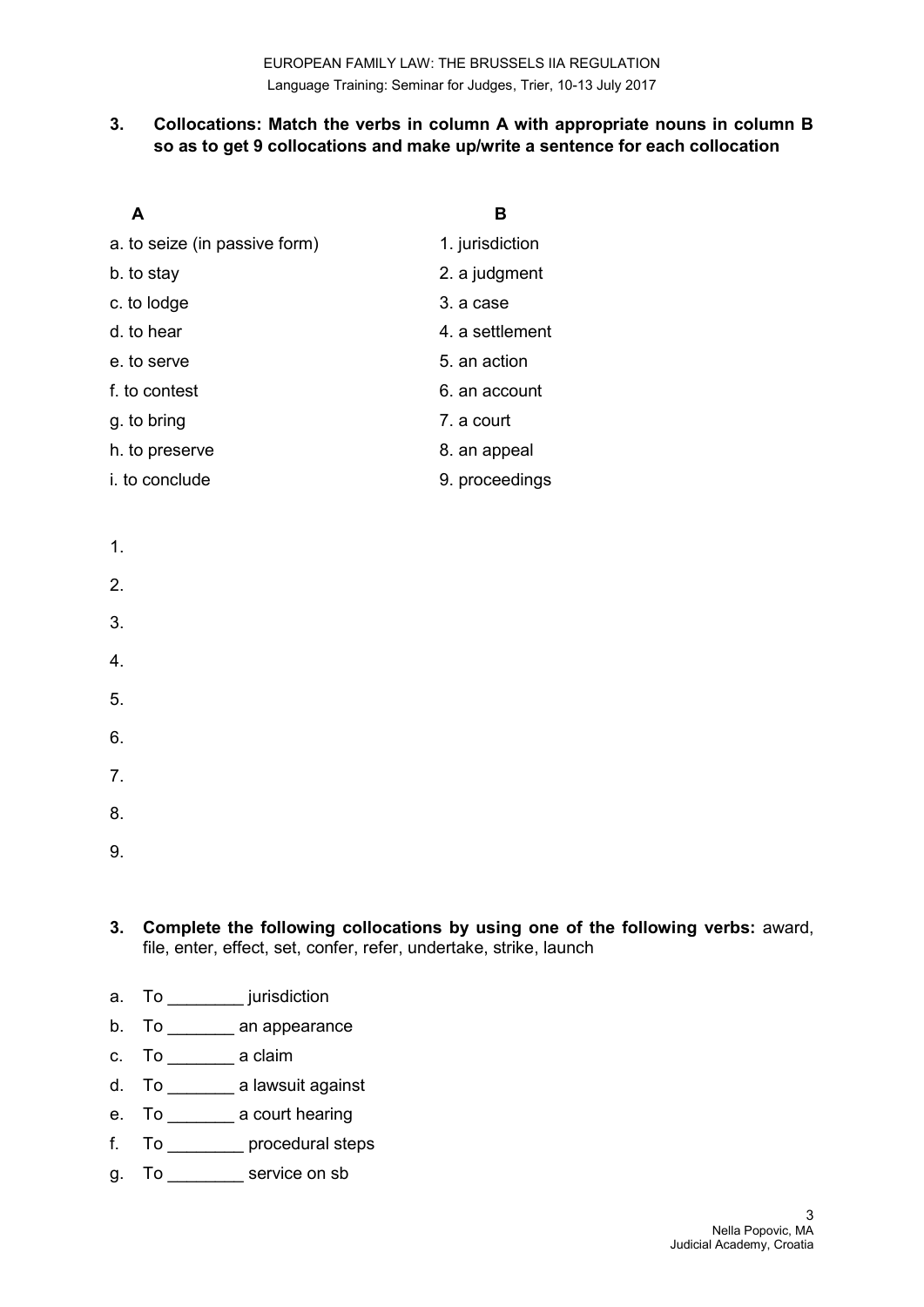EUROPEAN FAMILY LAW: THE BRUSSELS IIA REGULATION Language Training: Seminar for Judges, Trier, 10-13 July 2017

- h. To \_\_\_\_\_\_\_\_\_ a balance between the protection of fundamental rights and the effectiveness of EU law
- i. To \_\_\_\_\_\_\_\_ custody rights
- j. To \_\_\_\_\_\_\_\_ a case

#### **4. Turn the following verbs into nouns and make up sentences**

E.g. to continue – continuation, continuity

The continuation of the proceedings is required for the purpose of the proper administration of justice.

to apply – to receive – to serve – to hear – to enforce to recognise to settle to refuse to infringe -

to withdraw –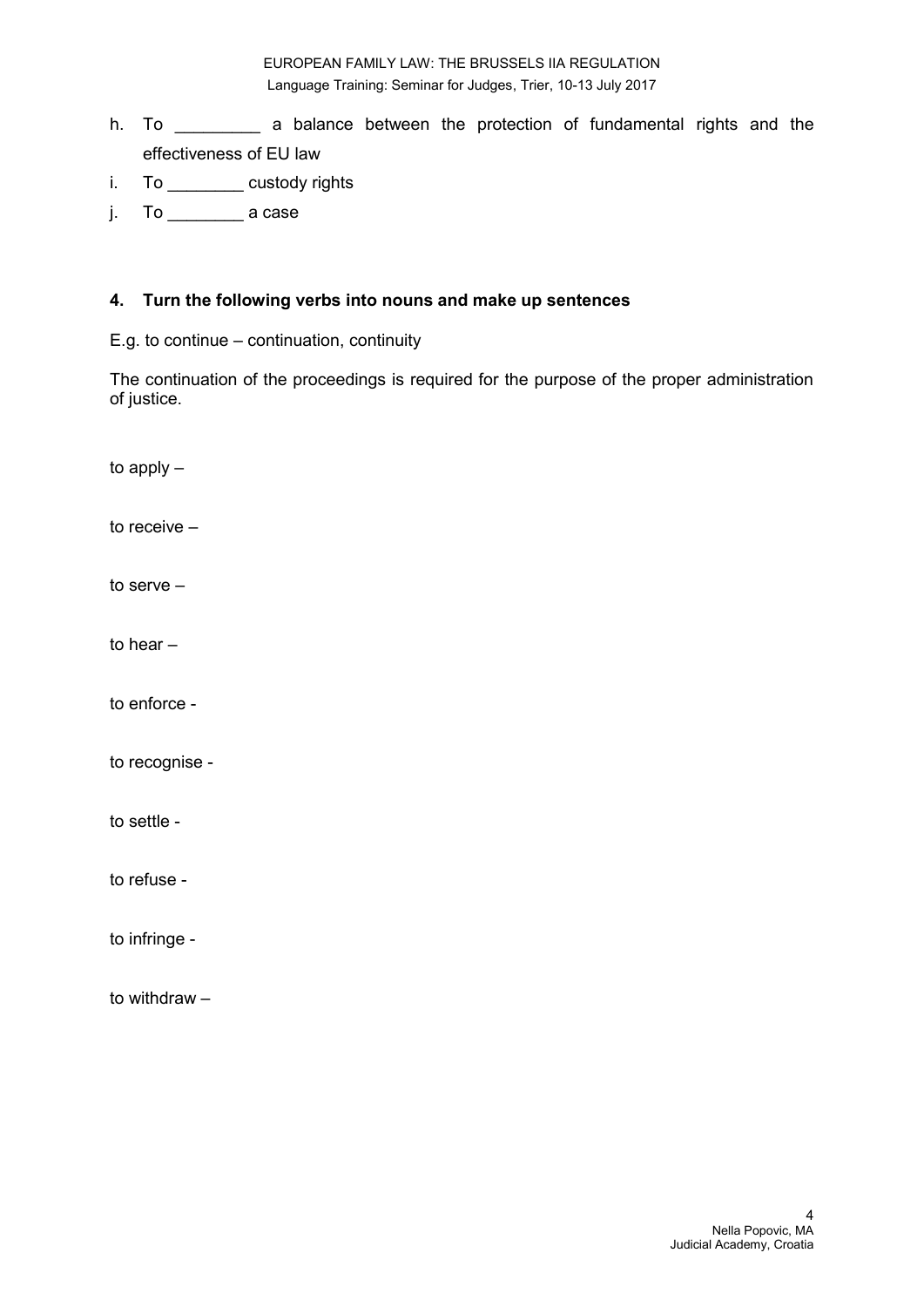EUROPEAN FAMILY LAW: THE BRUSSELS IIA REGULATION Language Training: Seminar for Judges, Trier, 10-13 July 2017

### **5. Create antonyms by using one of the following prefixes: in-, im-, ir-, un-, non-,**

reconcilable -

compatible –

respective –

competent –

relevant –

known –

appealable -

capable -

responsible -

mature -

appropriate -

recoverable –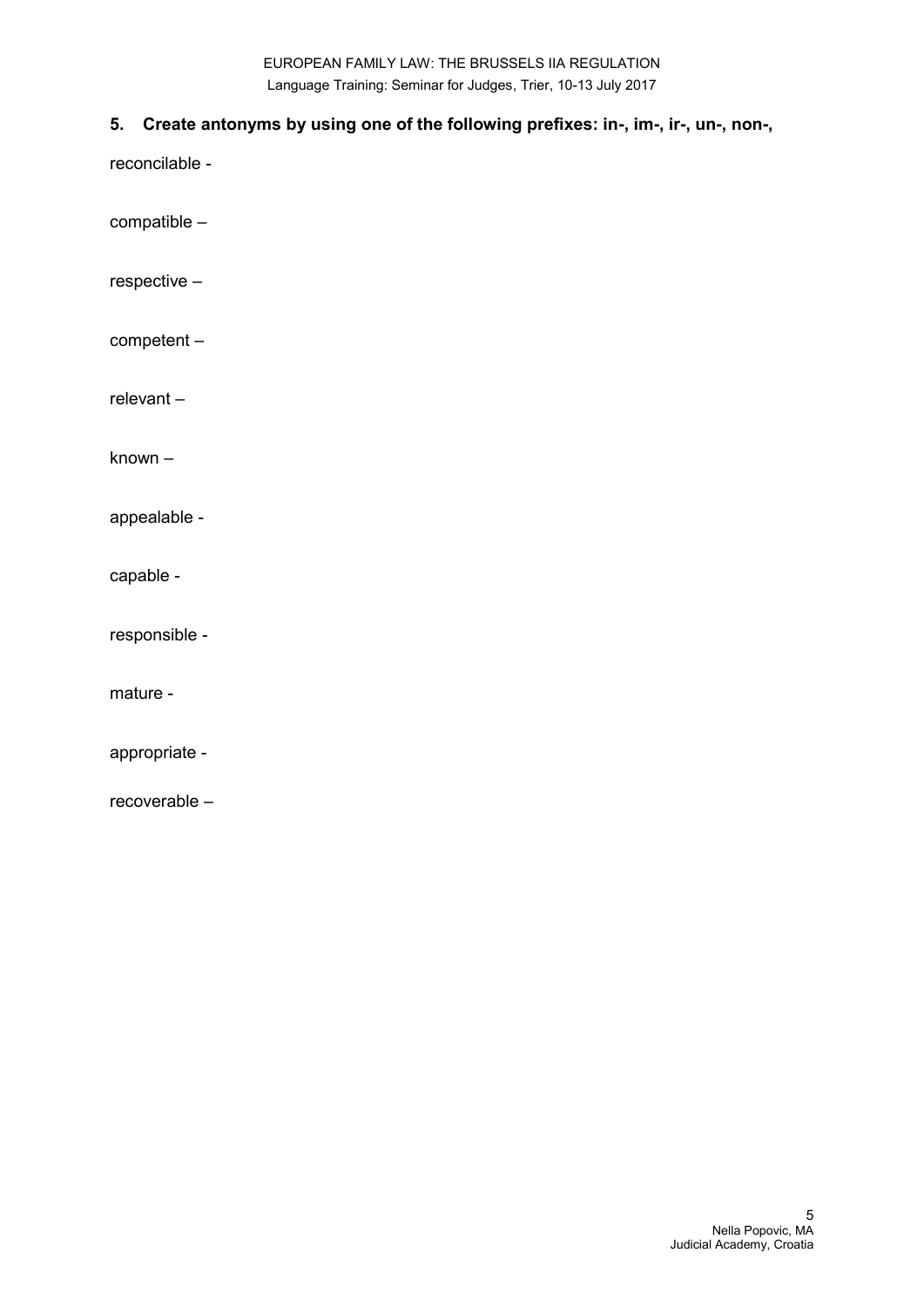EUROPEAN FAMILY LAW: THE BRUSSELS IIA REGULATION Language Training: Seminar for Judges, Trier, 10-13 July 2017

# *Role play on direct judicial communication*

Judge Martina Erb-Klünemann and Nella Popovic

#### **Phone call 1:**

Judge A is dealing with a case of custody rights. He/She phones judge B in member state B in order to understand a technical term used in a previous judgment of judge B.

**Examples of such technical terms** that family judges in one EU Member State use and that may not be clear to judges in other EU Member states could be as follows: "patria potestas" in Spain, "Aufenthaltsbestimmungsrecht" in Germany or "ostvarivanje osobnih odnosa" ("exercise of personal relations") in Croatia.

### **Phone call instructions**:

Judge A: Call judge B and ask him/her to clarify the term that is not clear to you. Once he/she has done that, you are still not sure that you have understood well. Ask for more details.

Judge B: Ask for some more specifics and explain the term that you have been asked about. Offer your assistance in the future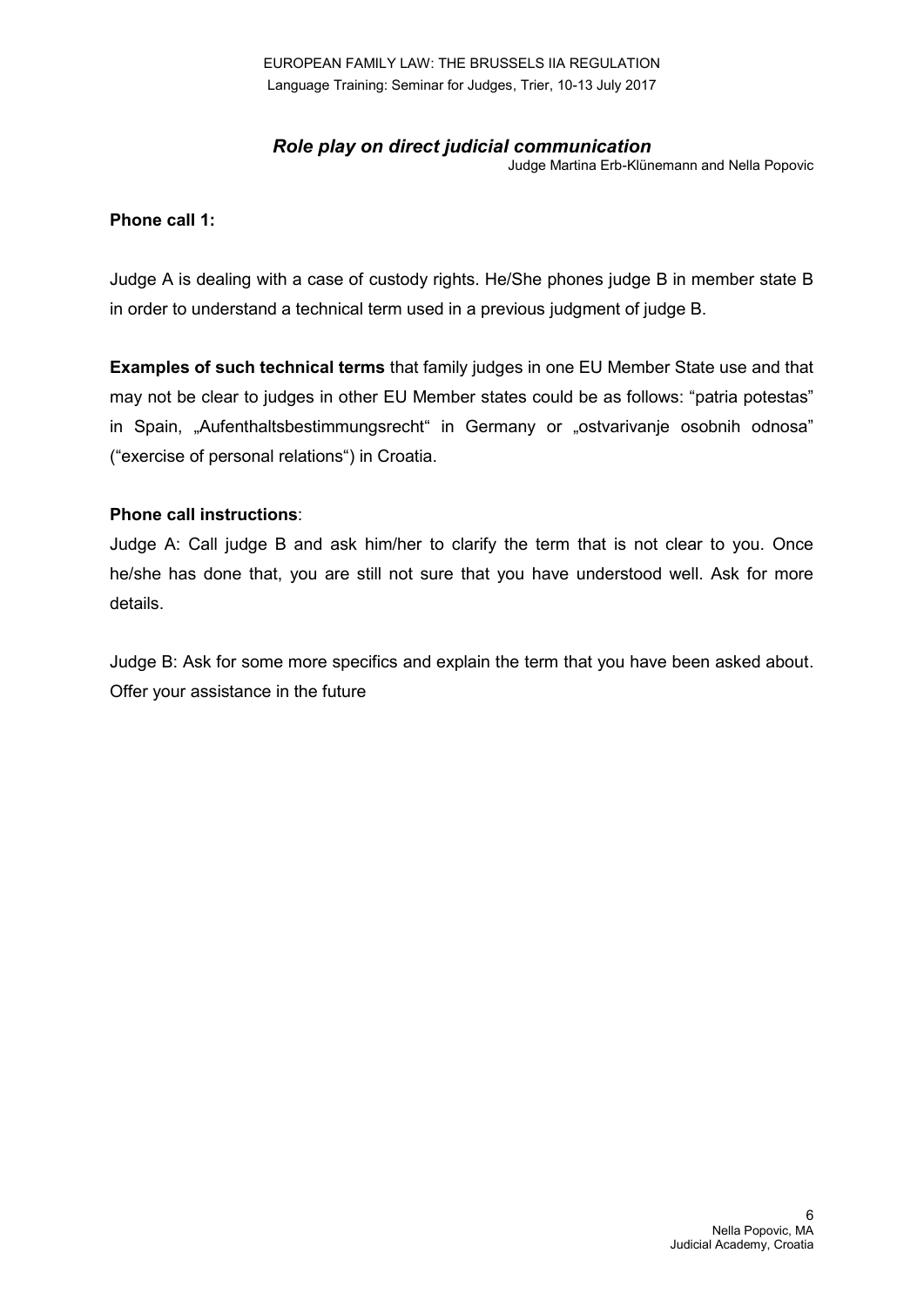# **Phone call 2:**

Judge C is dealing with a case in which he/she needs to contact judge D in another country to talk to him or her about ordering supervised contact in the Member State of judge C.

# **Phone call instructions**:

Judge C: Explain briefly what your call is about and why you have been approached by a parent in a particular case. Ask about the procedure previously followed in the country of judge D and the specificities of the case.

Judge D: Explain the substance of the case and the procedure that you have followed in your country in this case. If you are not sure about the content of the case, ask for a clarification. Offer your assistance in the future.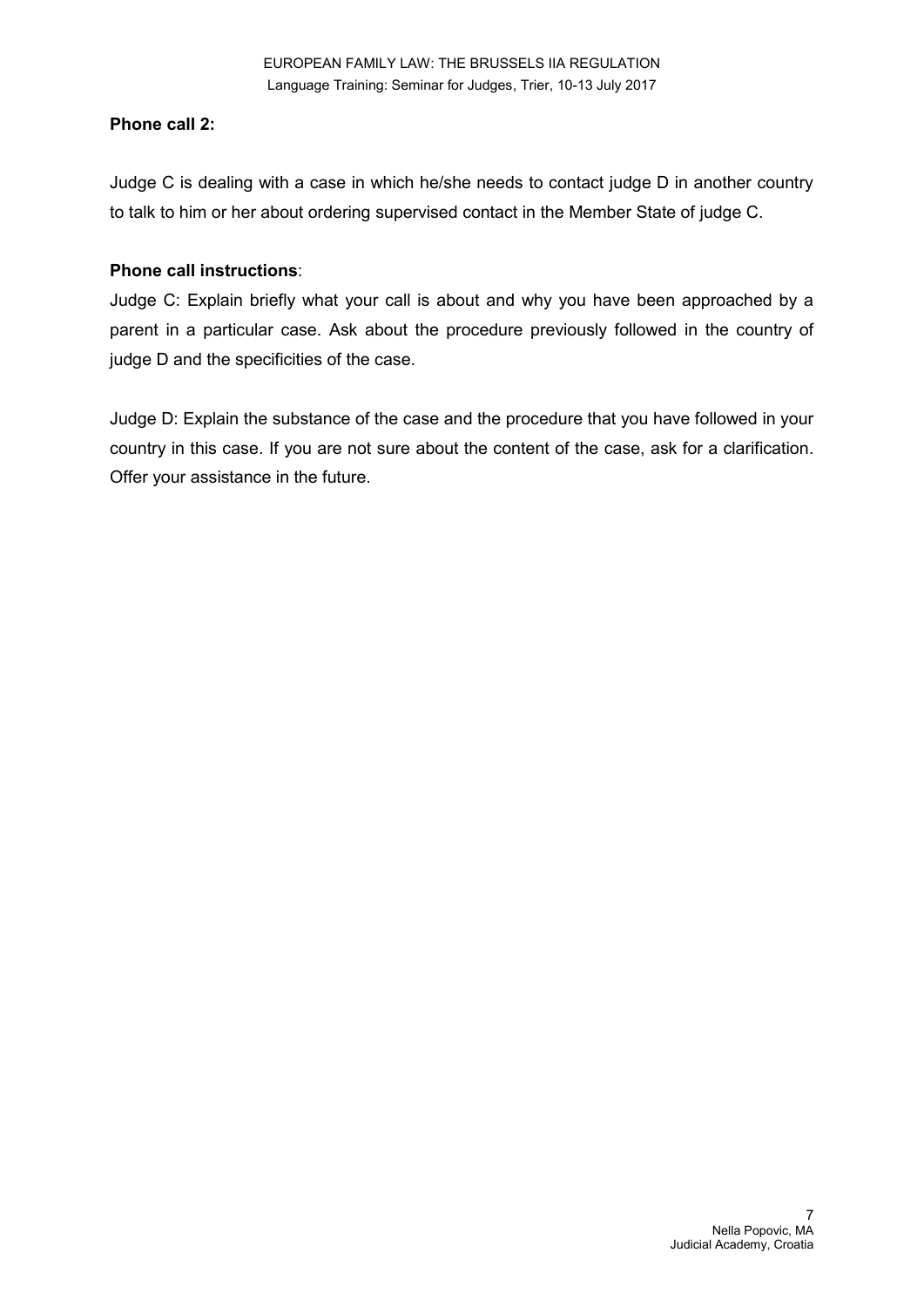### **Modal verb + Perfect Infinitive**

Extracts from the findings of the German Constitutional Court (slide 30 of the presentation on *Crossborder communication between courts and between central authorities* by Martina Erb-Klünemann)

- Even if it had been impossible to request the case files under the Council Regulation, the Local Court *should have tried* to use other means available under the Council Regulation.

- …it *would have been* its duty to refer the question toe the Court of Justice of the European Union pursuant to Article 267.3 of the Treaty on the Functioning of the European Union.

- Moreover, the court *could have asked* for assistance by way of general mutual judicial assistance, assistance not regulated and depending on the good will of the other state involved, but, from the facts of the case, an option that *might have been possible*.

### **Main use of would + perfect infinitive: In conditional sentences, type 3**

# **Conditional sentences<sup>1</sup>**

Three types of conditional sentences:

**Type 1 is used when we think the action or situation in the if-clause is possible or probable.**

If I **have** time, I **will join** you.

If you **are going** home, I **can give** you a lift.

If she **has completed** her work, she **will join** us.

### **Type 2 is used when the statement in the if-clause is contrary to the known fact.**

If I **had** a car, I **would give** you a lift.

If I **were you**, I **would buy** that house.

# **Type 3 is used when we refer to the past and to an action or situation that did not happen.**

If counsel Jones **had received** the information in time, she **would have used** it in that case. / **Had** counsel Jones **received** the information in time, she **would have used** it in that case.

If Peter **had finished** his work by three o'clock, he **would have been** able to join us. / **Had** Peter **finished** his work by three o'clock, he would have been able to join us.

**<sup>.</sup>** <sup>1</sup> Source: Thomson, A.J. and Martinet, A.V. (2003) *Oxford Pocket English Grammar*. Oxford University Press.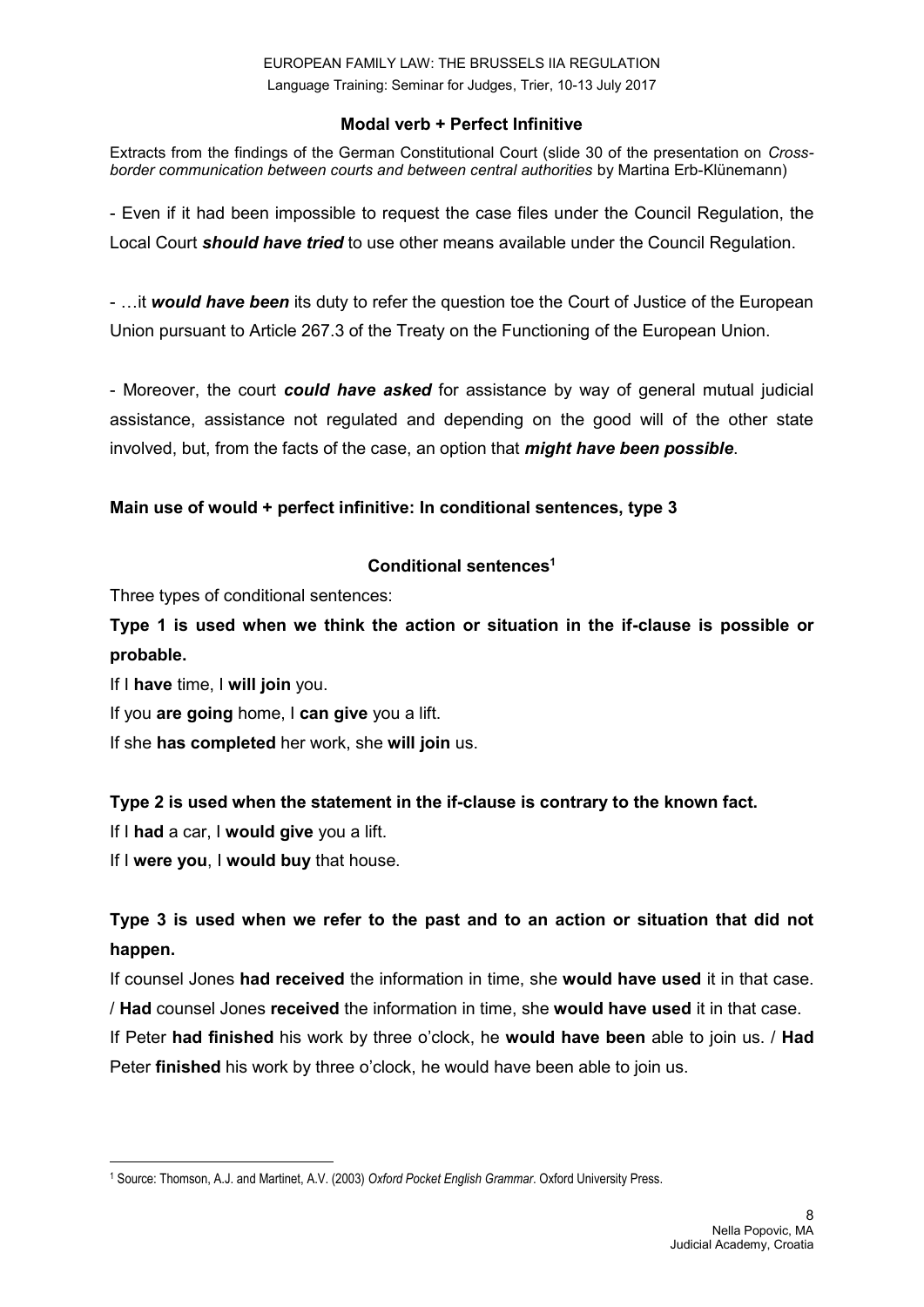# **Complete the following sentences (Modal Verbs: could, should, would, must, may + Perfect Infinitive):**

1. If the judge had referred a question for a preliminary ruling to the Court of Justice of the European Union, he **European Union, he contained a set of the example of the example of the European Union**, he

2. He \_\_\_\_\_\_\_\_\_\_\_\_\_\_\_\_\_\_\_\_\_\_\_\_(not do) that if he wanted to be invited to that party.

3. If judge Peters had called his fellow judge in France, he \_\_\_\_\_\_\_\_\_\_\_\_\_\_\_\_\_\_\_\_ (to obtain) an explanation of all the technical terms in the case.

4. If the child had not been heard, the court \_\_\_\_\_\_\_\_\_\_\_\_\_\_\_\_\_\_\_\_\_\_\_\_\_\_\_\_\_\_\_\_\_\_(not issue) the judgment.

5. If her lawyer had prepared better, she **the same of the case.** (win) the case.

6. Peter \_\_\_\_\_\_\_\_\_\_\_\_\_\_\_\_\_\_\_\_\_\_\_\_\_\_\_\_ (withdraw) his request if he had previously received all the required information.

7. If the child's parents \_\_\_\_\_\_\_\_\_\_\_\_\_\_\_\_\_\_\_\_\_\_\_\_\_\_\_ (not divorce), the child would not have moved to France.

8. He \_\_\_\_\_\_\_\_\_\_\_\_\_\_\_\_\_\_\_\_\_\_\_\_\_(be) very popular – people loved his songs.

9. It \_\_\_\_\_\_\_\_\_\_\_\_\_\_\_\_\_\_\_\_\_\_\_\_\_\_\_\_ (be) Mary to tell you that. She was not at the meeting when we discussed it.

10. It \_\_\_\_\_\_\_\_\_\_\_\_\_\_\_\_\_\_\_\_\_\_\_\_\_\_\_\_\_\_\_\_\_(be) Mary to tell you that. She was the only one of us who attended that meeting.